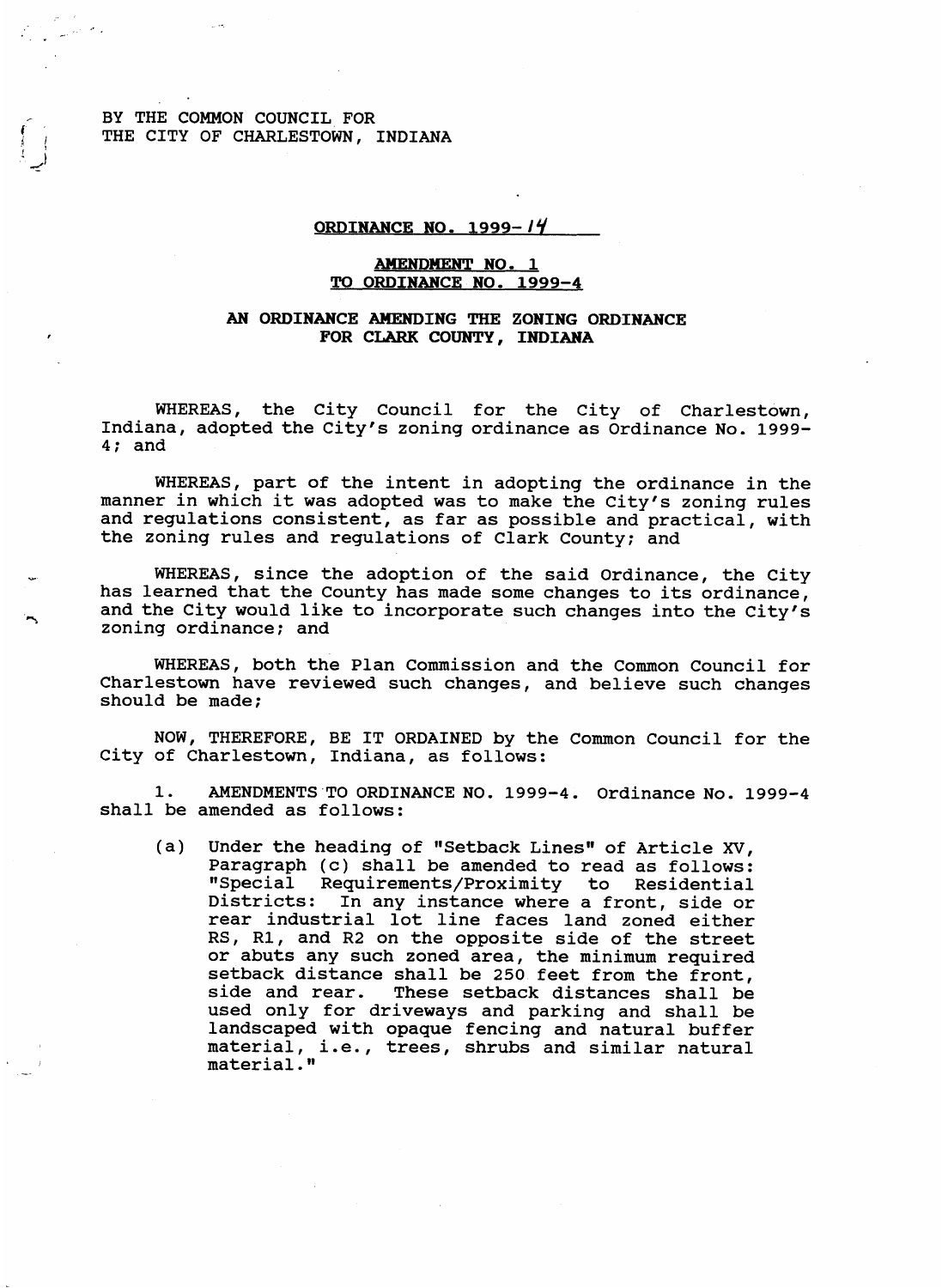- (b) Under the heading of "Setback Lines" of Article XVI, Paragraph (c) shall be amended to read as<br>follows: "Special Requirements/Proximity to Residential Districts: In any instance where a front, side or rear industrial lot line faces any residential district on the opposite side of the street or abuts any residential district, minimum required setback distance shall be 500 feet from the front, side and rear. These setback distances shall be used only for driveways and parking and shall be landscaped with opaque fencing and natural buffer material, i.e., trees, shrubs and similar natural material." "Special Requirements/Proximity to
- (c) Under the heading "Table S.U." of Article XXI the special use chart shall be amended to allow special use **#19** in an **M2** zone.
- (d) Special use **#19** shown under the heading "List of Special Use Designations" of Article XXI shall be amended to read as follows: "Mining, extraction and processing of rock, sand, gravel, shale, gypsum, or any other mineral." The language which previously identified special use **#19,** and which has been deemed to be ambiguous and unclear, shall be deleted.
- (e) Under the heading "Table **S.U."** of Article XXI the special use chart shall be amended to allow special uses **#29** and #30 (bed and breakfast facilities) in an  $\frac{RS}{R}$  zones only.
- (f) Under the heading of "Permitted Uses" of Article XIII, a new item shall be added to the list of permitted uses as follows: "(p) mini-warehouses".
- (g) The definition of "Home Occupation" shall be amended to read as follows: "An occupation or activity conducted within a dwelling by the occupants thereof or within an accessory structure upon the same premises as such dwelling, which is clearly incidental and secondary to the use of the premises for dwelling purposes, pursuant to this Ordinance. This definition shall also include the conduct of a small business in a barn, garage or other outbuilding by the owner and the owner's family members. Any occupation or activity which requires the services and/or assistance of persons other than family members shall not qualify as a home occupation. **"**
- (h) There shall be added to Article XVIII On-Premises Signs, under the subheading "Placement", a new<br>subparagraph (e) which shall read as follows: "No subparagraph (e) which shall read as follows: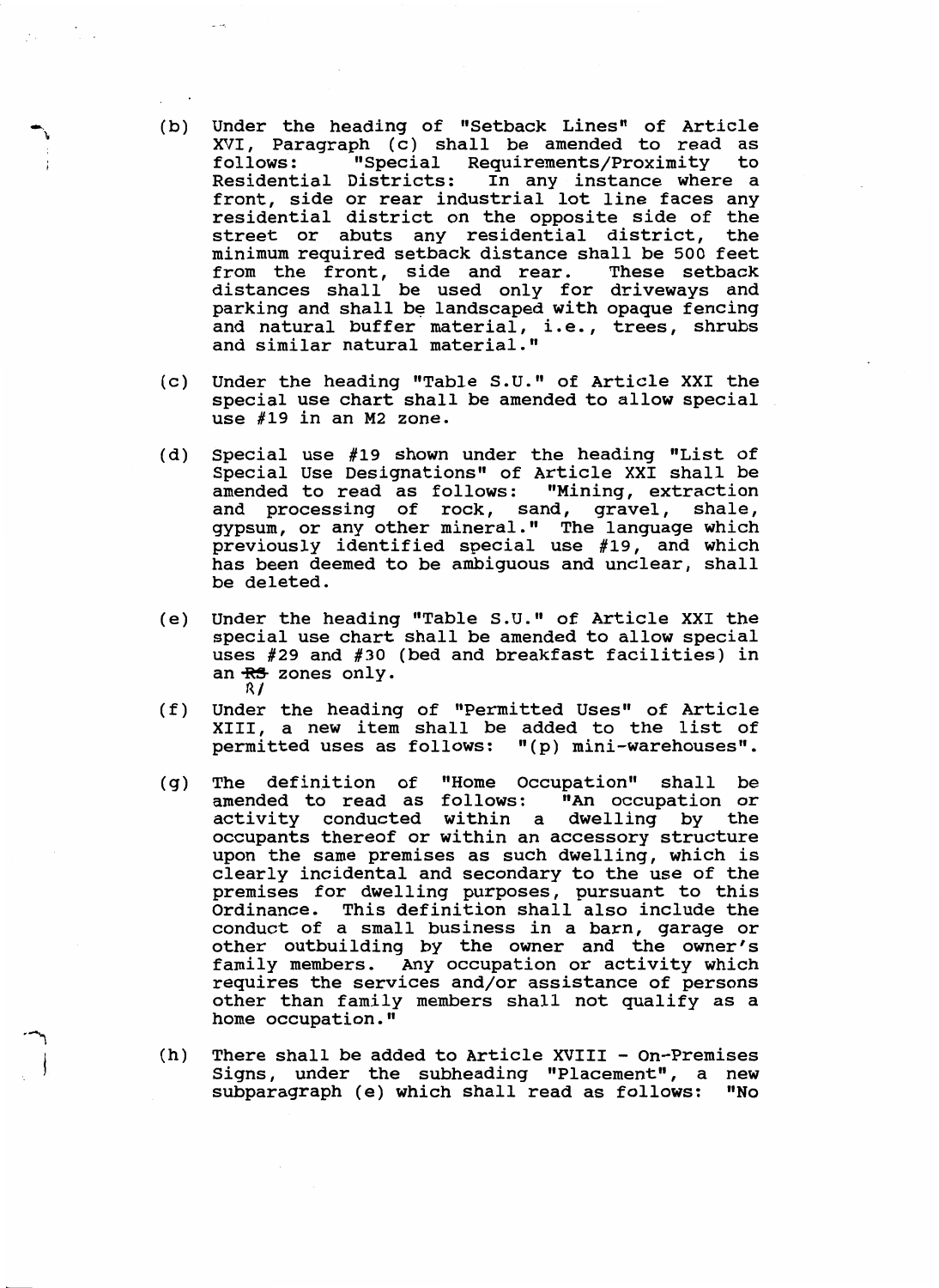sign shall be erected higher than sixty (60) feet above ground level unless a height variance granted by the Board of Zoning Appeals."

- Under the heading of "specific Definitions" of Article V, the definition of "Mobile Home" (found at page **13** of the ordinance) shall be amended to be : "A transportable ordinance) snall be amended to be: "A transportable<br>structure <del>six hundred forty-</del>four square feet or larger which is not more than ten **(10)** years of age and which is designed to be used as a year-round residential<br>dwelling**".** (i)
- **(j)** Under the heading of "Minimum Floor Area (Residential)" of Articles VII, VIII and X shall be amended to read as<br>follows: "Nine Hundred Fifty (950) square feet for "Nine Hundred Fifty (950) square feet for single-family dwelling, except mobile home, which shall be Six Hundred Forty-Four (644) square feet."<br> $q \searrow 0$
- (k) Under the heading "List of Special Use Designations" of Article XXI a new use shall be listed as SU **32** for retreat centers and a new use shall be listed as SU **33**  for utility substations.
- (1) Under the heading "Table S.U." of Article XXI, the special use chart shall be amended to allow special use **32** in all residential zones and to allow special use **33**  in all zones.
- Under the heading of "Specific Definitions" of Article V,<br>the following definition shall be added: "Fence, the following definition shall be added: Privacy. A fence of uniform construction which is no more than eight (8) feet in height designed to obscure the area which it covers and defined by the commonly used understanding of the word as given by dictionary definition. A privacy fence may be constructed of wood, painted rustproof metal, vinyl or other commercially produced synthetic fencing material so long as it is durable, uniform and attractive. No privacy fence may be maintained or used in any condition which **is** detrimental to the property of others or which causes or tends to cause substantial diminution in the value of the other property in the neighborhood in which the fence is located . (m)
- (n) A new section shall be added to the zoning code as follows: "A privacy fence may not be erected in any location or in any way as to obstruct the safe sight lines of a person operating a vehicle upon a public roadway. Regardless of road sight lines, privacy fences may not be erected in a residential zone any closer to a public roadway than twenty-five **(25)** feet or the front of the residence, whichever is farther from the roadway."

92 -

 $\frac{1}{2}$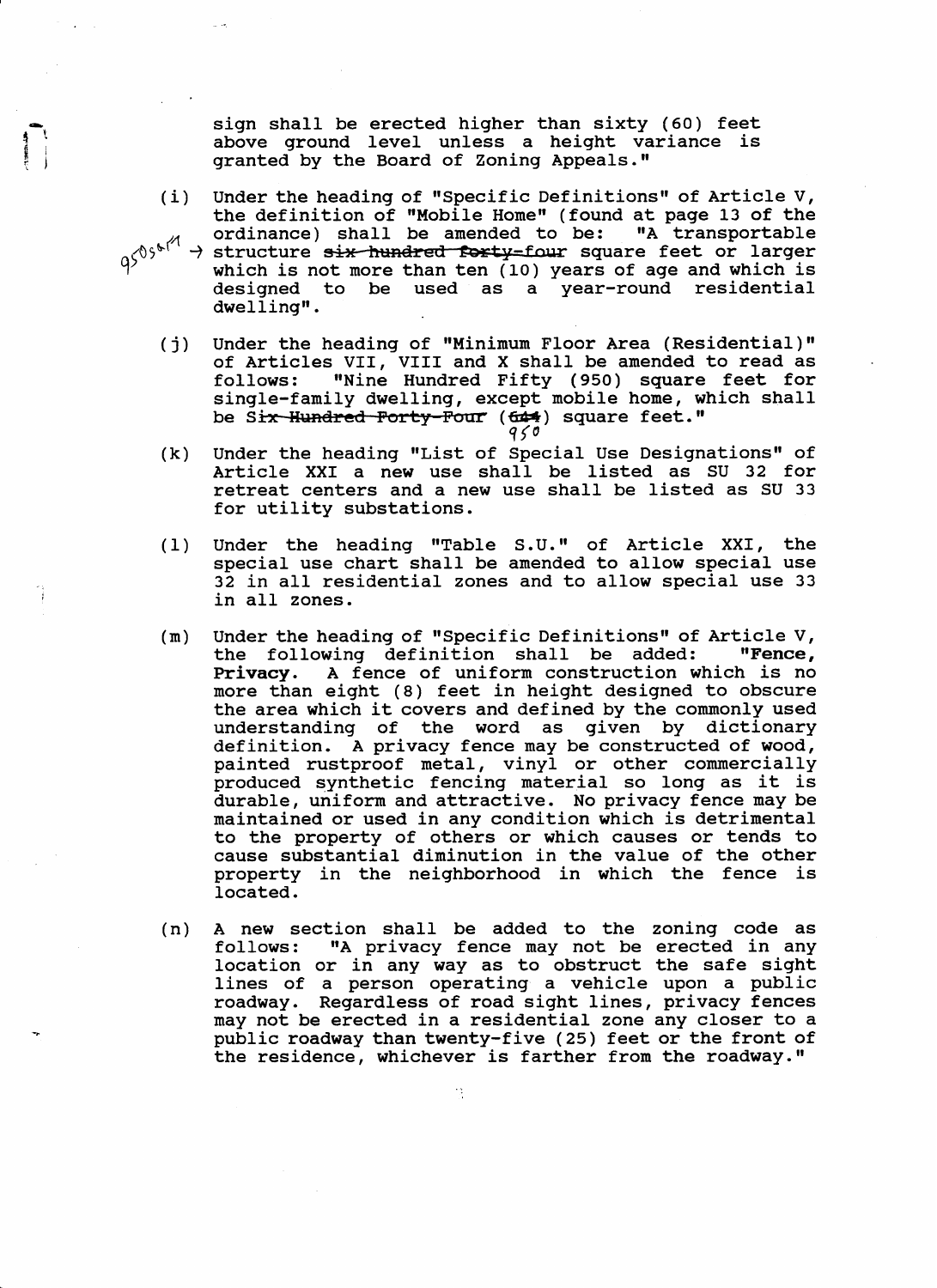- *(0)* Under the heading "Chart for On-Premise Signs" of Article XVIII the distance from right-of-way line shall be amended to allow signs of 50 **sq.** ft, or larger to be placed between 10 and 25 feet of the right-of-way line; PROVIDED, HOWEVER, that no sign may be placed in any location or in any way as to obstruct the safe sight lines of a person operating a vehicles upon a public roadway ,
- (p) The definition of **"Family"** shall be changed to read as follows: "A family consists of one or more persons each related to the other by blood, marriage, or adoption (including foster children), together with such relative or the representatives of the respective spouses who are living with the family in a single dwelling and maintaining a common household, A family may also be composed of not to exceed three **(3)** persons not *so*  related, provided that such unrelated persons live in a single dwelling and maintain a common household and a single housekeeping unit. A family includes any domestic servants and not more than one (1) gratuitous guest residing with the family; such servants shall be included in the unrelated person limitation of this definition, and shall not be in addition thereto."

**2.** EFFECTIVE DATE OF ORDINANCE AMENDMENTS, This ordinance shall become effective immediately from and after its passage,

ADOPTED this  $4^{k}$  day of  $\sqrt{k}$  takes Councilman *Ward Tackett* 

Councilman

lman

Council